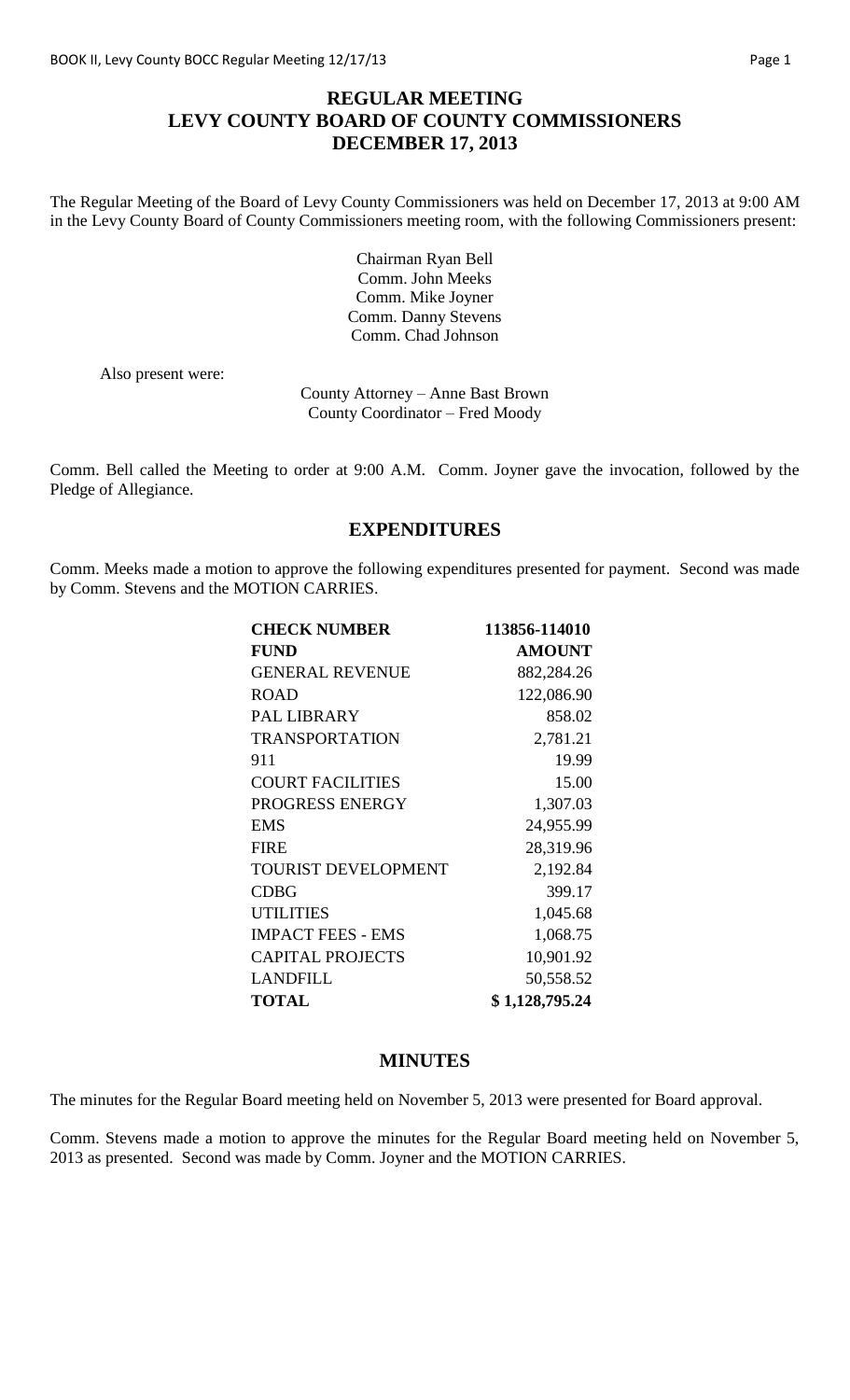# **LEVY COUNTY BOARD OF COUNTY COMMISSIONERS**

Selection of Chair and Vice-Chair for the County Commission Board and update on Board Appointments for 2014.

Comm. Bell requested appointments for Chairman, Vice-Chairman and updates on Board appointments from the Commissioners for the calendar year 2014.

Comm. Meeks made a motion to re-appoint Comm. Bell as Chairman for 2014. Second was made by Comm. Joyner and the MOTION CARRIES.

Comm. Joyner made a motion to re-appoint Comm. Johnson as Vice-Chairman for 2014. Second was made by Comm. Stevens and the MOTION CARRIES.

#### **Canvassing Board**

Comm. Bell stated he cannot serve on the Canvassing Board so someone would need to replace him. It is a requirement to have two (2) Commissioners on this Board.

Comm. Meeks and Comm. Joyner agreed to serve on the Canvassing Board.

#### **Department Appointments**

Comm. Stevens made a motion to leave all Department Appointments "as is". Second was made by Comm. Joyner and the MOTION CARRIES.

#### **Department Committees**

Comm. Stevens made a motion to leave all Department Committees "as is". Second was made by Comm. Joyner and the MOTION CARRIES.

### **Transportation Department SHIP/Water**

### **Canvassing Board**

Comm. Stevens made a motion to appoint Comm. Meeks to work with the Transportation Department and he would take the SHIP/Water Department. Comm. Stevens added he would serve on the Canvassing Board in place of Comm. Joyner. Second was made by Comm. Meeks and the MOTION CARRIES.

#### **BETH GORDON**

Discussion regarding the proposed Sabal Trail Transmission Pipeline for methane gas to be built in Levy County.

Ms. Beth Gordon spoke to the Board regarding the proposed Sabal Trail Transmission Pipeline for methane gas to be built in Levy County. Sabal Trail, LLC, which is owned by Spectra Energy in partnership with FP & L is proposing to run a 36 inch pipeline through Levy County. She asked if there is anything the Board could do to prevent the pipeline from coming through this county or to ensure the safety of the citizens.

The Commissioners advised Ms. Gordon they have been looking into the pipeline project. Comm. Joyner offered the name of a contact person Ms. Gordon could speak with to get additional answers to her questions.

# **DEPARTMENT REPORTS**

# **COUNTY COORDINATOR**

Fred Moody

On behalf of the SHIP Department, request approval to subordinate SHIP Rehab case #127, Booker T. Mann.

Mr. Moody requested on behalf of Ms. Neely Board approval of the Subordination Agreement on SHIP Rehab Case #127, Booker T. Mann.

Comm. Meeks made a motion to approve the Subordination Agreement on SHIP Rehab Case #127, Booker T. Mann. Second was made by Comm. Johnson and the MOTION CARRIES.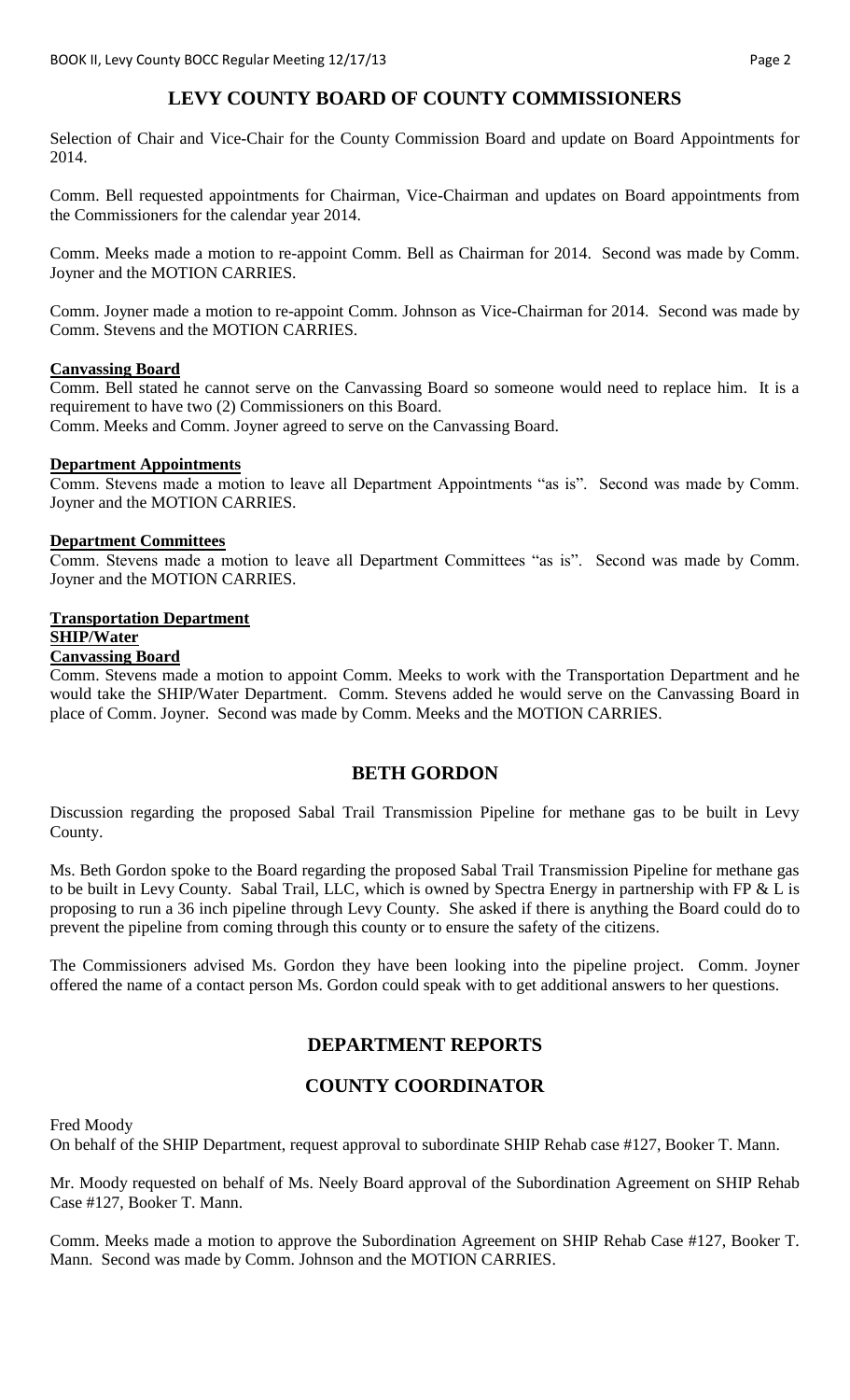# **PUBLIC SAFETY**

David Knowles, Director

A. Request Board approval for the purchase of Self Contained Breathing Apparatus (SCBA) Equipment from Ten-8 Equipment on quote #Q139049 dated November 26, 2013.

Mr. Knowles requested Board approval for the purchase of Self Contained Breathing Aparatus (SCBA) equipment from Ten-8 Fire Equipment, the sole source provider.

Comm. Stevens made a motion to approve the purchase of Self Contained Breathing Apparatus Equipment as requested from Ten-8 Equipment. Second was made by Comm. Joyner and the MOTION CARRIES.

B. Request approval to purchase a new server with software installed.

Mr. Knowles requested Board approval to purchase a new server in the Public Safety office with software installed.

Comm. Stevens made a motion to approve the purchase of a new server as requested. Second was made by Comm. Meeks and the MOTION CARRIES.

C. Request approval from the Board and Chairman's signature on the RescueNet Road Safety Products Contract.

Mr. Knowles requested Board approval of the Chairman's signature on the RescueNet Road Safety Products Contract. The approval of two (2) ZOLL RescueNet Road Safety units was previously approved at the November 5<sup>th</sup> Regular Meeting.

Comm. Stevens made a motion to approve the Chairman's signature on the RescueNet Road Safety Products Contract as requested. Second was made by Comm. Johnson and the MOTION CARRIES.

D. Request approval from the Board and Chairman's signature on the Emergency Air Transport Services Certificate of Public Convenience and Necessity (COPCN).

Mr. Knowles requested Board approval and the Chairman's signature on the Emergency Air Transport Services Certificate of Public Convenience and Necessity (COPCN). This certificate is necessary for the Air Methods helicopter and crew to operate a base in Levy County.

Comm. Meeks made a motion to approve with the Chairman's signature the Emergency Air Transport Services Certificate of Public Convenience and Necessity. Second was made by Comm. Stevens and the MOTION CARRIES.

Mr. Knowles stated he is working with Bruce Greenlee and the Road Department to get the fire training building from Dunnellon to the Public Safety complex.

# **MIRACLE VISION TABERNACLE OUTREACH CENTER, INC.**

Carl Carnegie, Pastor

Discussion about sidewalk for Vision Christian Academy.

Pastor Carnegie spoke to the Board of a concern for students walking to and from the Vision Christian Academy. He asked if the Board could construct a sidewalk along the North side of CR 335 to give students a safe place for walking or bicycling.

The Commissioners agreed for Mr. Greenlee to research this and come back to the Board with cost and feasibility of what could be done. The two (2) options discussed were construction of a sidewalk or paved bike trail.

# **ROAD DEPARTMENT**

Bruce Greenlee, Administrative Road Superintendent

Discussion of cost for the 6115 Trimming Tractor that was approved at the Capital Improvement Meeting on November 19, 2013.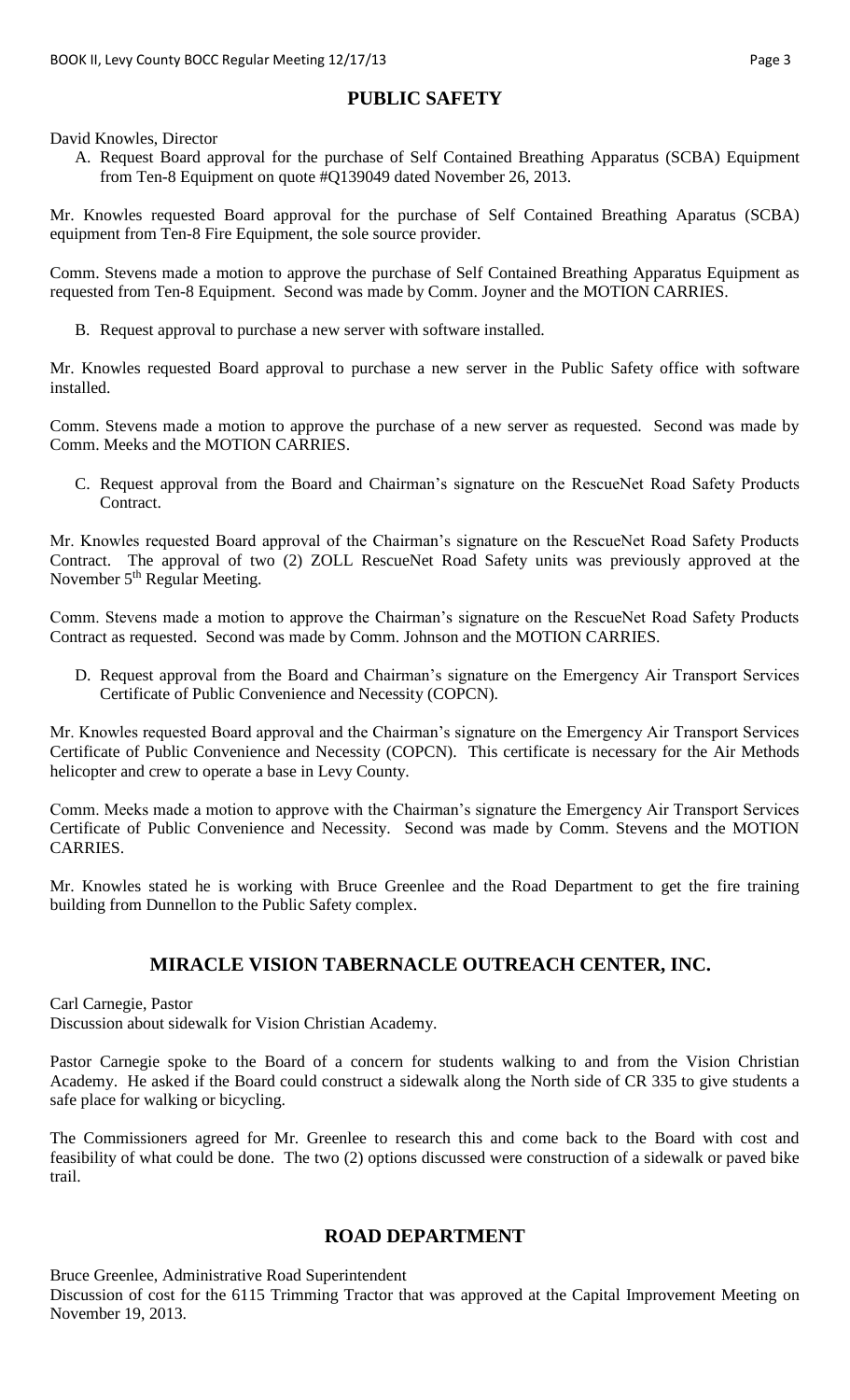Mr. Greenlee requested Board approval to purchase a 6115 trimming tractor with attachments from AgPro on State Contract in the amount of \$133,191.

Comm. Joyner made a motion to approve the purchase of a 6115 trimming tractor with attachments as requested. Second was made by Comm. Meeks and the MOTION CARRIES.

### **PUBLIC COMMENTS**

Barney Cannon spoke to the Board regarding the gas pipeline issue.

## **COMMISSIONERS' REPORTS**

Comm. Johnson announced February 1<sup>st</sup> is the date for the Levy County Education Foundation Gala.

Comm. Joyner thanked the press for their reporting of the fly by night roofing individuals.

Comm. Stevens wished a Merry Christmas to everyone.

Comm. Meeks stated "Wreaths Across America" was a success. The North Florida Broadband meeting held on December 11<sup>th</sup> was also successful. Comm. Meeks also wished everyone a Merry Christmas.

Comm. Bell

A. Discussion of SW 164<sup>th</sup> Ave.

Comm. Bell gave an update to the Board of the Florida Department of Economic Opportunity's approval of an extension on the Tarafa project.

Comm. Bell asked for input from the Commissioners regarding adding SW 164<sup>th</sup> Ave. in Cedar Key to the paving list.

Comm. Johnson stated he would abstain from voting on this item due to a conflict of interest.

Comm. Meeks made a motion to place SW 164<sup>th</sup> Avenue on the paving list. Second was made by Comm. Joyner and the MOTION CARRIES. Comm. Johnson did not vote.

The meeting recessed at 10:01 A.M. The meeting reconvened at 10:11 A.M.

# **CAPITAL IMPROVEMENT PRESENTATION**

Capital Improvement Presentation update and ranking of Capital Improvements.

#### **Levy County Tax Collector**

Mr. Moody spoke to the Board regarding the purchase by Linda Fugate, Levy County Tax Collector, of property in Williston. He stated there would be a cost savings with regard to title insurance if Mrs. Fugate transfers the property after the purchase to the Board. Mr. Moody requested the Board formally accept the transfer after the closing for tracking purposes.

Comm. Joyner made a motion to accept the building purchased by Linda Fugate, Levy County Tax Collector at the time of closing. Second was made by Comm. Stevens and the MOTION CARRIES.

#### **Parks and Recreation**

Mr. Moody spoke to the Board regarding the Wacasassa channel markers and reported of a company called Preble-Rish, Inc., Consulting Engineers & Surveyors which could assist with the issues relating to the channel markers. They offered a proposal in the amount of \$7,100 to do the initial work if the Board is willing to waive the bid procedures. Upon completion of their work, bids could be requested for a contractor to get the project started.

Atty. Brown stated if estimated construction cost of the project would exceed \$300,000, the bid process could not be waived.